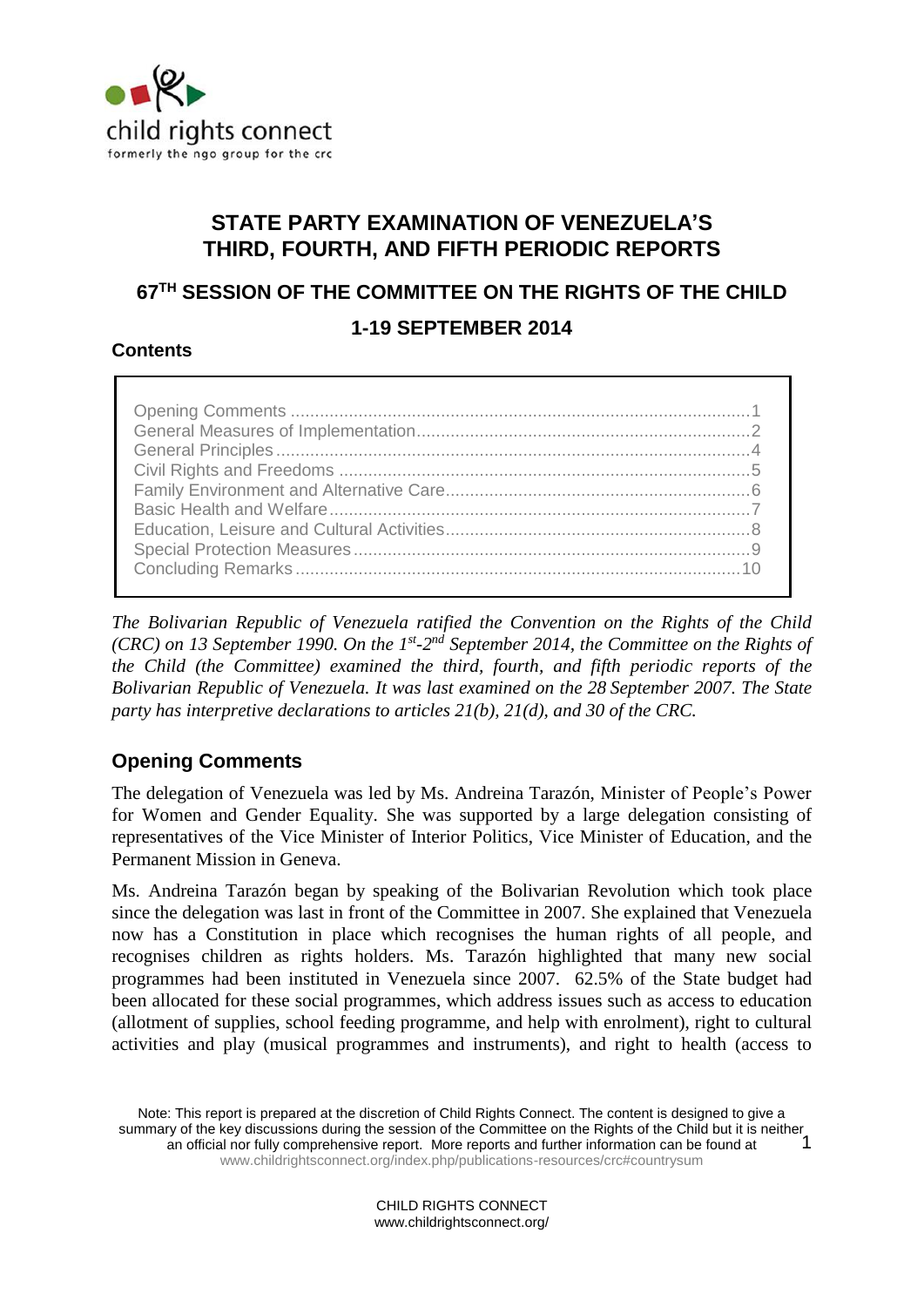vaccinations, increased breastfeeding, and decreased mortality). Ms. Tarazón highlighted that in 2007 the child protection law (LOPNNA) had been reformed in compliance with the CRC.

The country task force, Mr. Jorge Cardona, Mr. Bernard Gastaud, Ms. Olga Khazova, Mr. Wanderlino Nogueira Neto and Ms. Renate Winter, welcomed the large delegation and congratulated Venezuela on improved legislation since its last review in 2007.

## **General Measures of Implementation**

#### *Dissemination and training*

The Committee asked what had been done in relation to dissemination and awareness raising of the CRC among children, families and authorities since the State's last review in 2007. The delegation responded that the government is constantly furthering strategies for wide scale publicity and training on children's rights. It added that the CRC was accessible online. The Committee asked if the CRC had become part of the curriculum in schools and how this was being achieved. The delegation remarked that current university training of teachers involved topics on children's rights and that the CRC was included in textbooks and laptops that were distributed for free to children in all areas.

#### *Legislation*

The Committee recommended the ratification of the Optional Protocol to the Convention on the Rights of the Child on a Communications Procedure be included on the national agenda. The delegation took note of the recommendation and replied that ratification of the Protocol was still under evaluation in the State and that it will inform the Committee when it has reached a decision. The Committee noted that the national child protection law was amended in 2007 and again in August 2014 by the National Assembly. It inquired as to whether the State had assessed its implementation. It also asked as to why the National Action Plan for 2009 through 2013 had not been adopted, and what the situation of the new National Action Plan was. The delegation did not provide a response to these questions.

#### *Coordination*

The Committee noted that in 2012, responsibility for implantation of the CRC had changed between 5 different bodies, and asked which body was ensuring coordination of this. The delegation said that the National System for the Comprehensive Protection of Children and Adolescents that was established under Article 78 of the Constitution specified the responsible bodies. The President's office was the leading body, with the Autonomous Institute of the National Council for the Protection of Children's and Adolescents' Rights (Children's Institute) being the coordinating entity that acted as an umbrella for the implementation of programmes. Regional and local administrations were also involved, since the implementation was done as much as possible at the local level. The Committee expressed its concern for the discrepancies between national legislation and its implementation at a local level, and asked how the national government was ensuring consistency throughout various communities. The delegation replied that coordination took place through the vice-presidency and assured the Committee that the national government coordinated and provided unity on policy. The delegation added that there were a series of social missions that were part of the State and were allocated a part of the national budget. The Committee asked for further clarification as to if the missions were integrated into the national protection mechanism and how the missions worked together with the Children's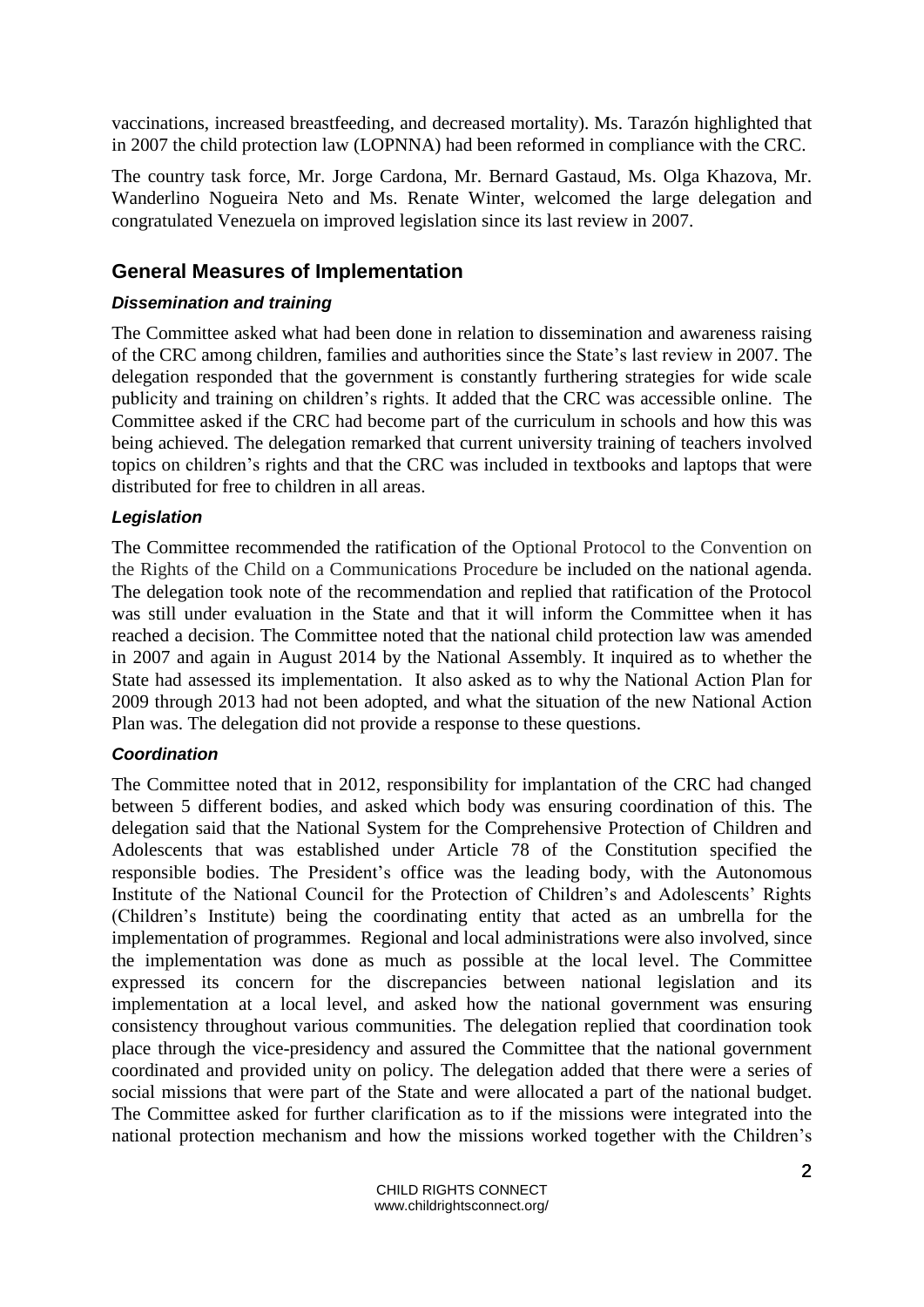Institute and all national services for children. The delegation responded that different ministries were responsible for different aspects of rights (*eg.* The Ministry for Education was responsible for ensuring the right to education) with the missions providing follow up support. The delegation continued that there was direct coordination of the administration and ministries in protection programmes and centres for children.

## *Budget*

The Committee asked which body was in charge of managing the budget and ensuring effective public spending. It also asked if there was any procedure or mechanism to monitor expenditures on children's rights and was concerned about the budget of the Children's Institute, which halved since 2012. It also asked if the government undertook any impact assessment on children's rights before adopting budgetary cuts. The delegation declared that for 2014, the national government made a 42% increase in budget for the Children's Institute. However, a cut in the Children's Institute's budget would not necessarily signify a lack of appropriate social investments. The delegation expressed its willingness to submit more information to the Committee regarding the budget of 2014.

The Committee expressed its concerns over the increase in poverty, despite the increase in social expenditure, and recommended that the State created indicators and conducted assessment studies in this area. The delegation highlighted the State's 2011 household census that provided information on increases/decreases in poverty by income. This showed a reduction in structural poverty, which it believed to be an outcome of the school food and family food programmes currently running in Venezuela.

The Committee also requested information on plans to combat corruption in public administration. The delegation expressed its belief that corruption was not a topic dealt with in the CRC, but nevertheless explained that there was a law to ensure transparent management of resources, as provided for in the Constitution.

#### *The role of civil society and non-governmental organizations*

The Committee regretted that there had been no improvement of cooperation between the State and civil society since 2007**,** and noted that civil society had not been invited to contribute to the State report. It asked how the government planned on cooperating with civil society, especially in relation to new legislations and policies (e.g. LOPNNA and the new National Action Plan). The delegation informed that the amendments to LOPNNA had not been adopted yet; it therefore could not give its views on the subject. It nevertheless welcomed the possibility to talk about the amendments at the next periodic review.

The Committee was concerned about civil society actors and NGOs not being allowed to freely express their views. It referred to demonstrations in February 2014 and regretted that some members of civil society, including youths, had been arrested and detained. The delegation responded that no children or adolescents had been deprived of liberty and that this false information was the result of manipulation by media. The delegation informed that the February demonstrations were violent actions driven by the political opposition, which aimed at paralysing the functioning of society. Given this context, the government had to arrest those responsible, including one adolescent who murdered a worker during the demonstrations.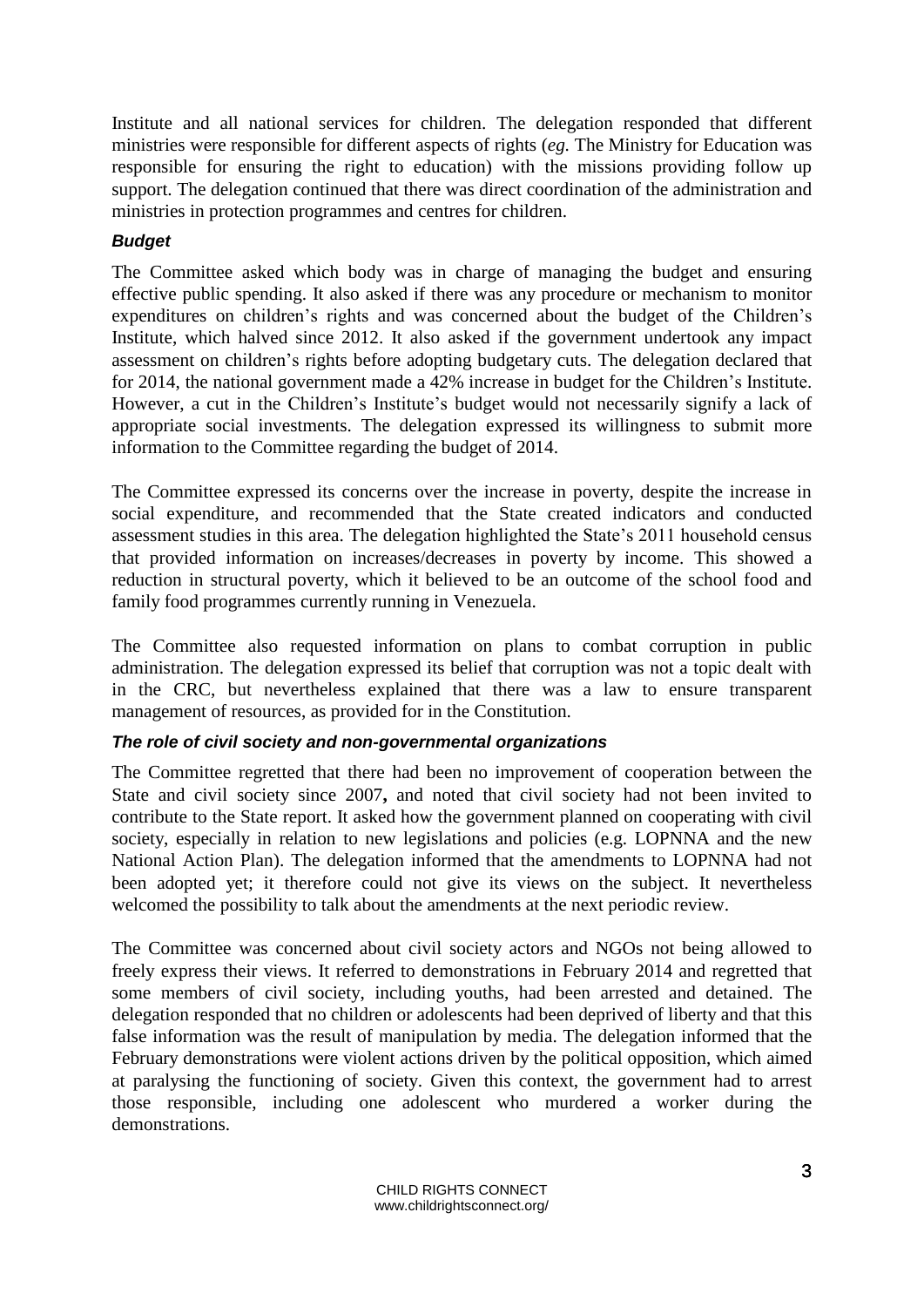#### *Data collection*

Despite the Committee's previous recommendations, the national system of statistics (Sistema Único de Información Estadística de Niños, Niñas y Adolescentes, or SIENNA), had still not left the design stage. The Committee requested an explanation of the current standing and functioning of SIENNA. The delegation remarked that, with the help of UNICEF, it was receiving statistics from the SIENNA system.

#### *Law Enforcement*

The Committee expressed concern on police actions that have been reported on in Venezuela. While there is a plan for Police Reform, the Comisión Nacional para la Reforma Policial (Conarepol), the Committee was interested in progress reports and statistics of changing police behaviour. The delegation explained that the *Movement for Peace and Life* Mission aimed at preventing and reducing the risk of violent conflict through educational centres. It informed that the movement reaches directly to youth affected by violence to try and enrol them in alternative activities. Furthermore, in 2006, law enforcement reform began to ensure respect for human rights. This reform involved a wide consultation of people throughout the State and the result was a national model for the law enforcement division which promoted a culture of peace as a primary objective.

The Committee also expressed concern about the length of the initial period of police custody and asked if the police officers who did not respect the law had been sanctioned. The delegation responded that it did not tolerate any action by law enforcement officials that was contrary to international human rights standards. It noted that there were isolated incidents investigated by competent authorities, including 13 officials who were currently in prison for human rights violations. The Committee suggested that an Ombudsman should be empowered to conduct independent investigations when such cases occur.

# **General Principles**

#### *Best interest of the child*

The Committee commended the State party on the integration of the best interest of the child into domestic legislation, but asked if judges were trained accordingly and how it was applied. The delegation explained that the best interest of the child was integrated, but not defined, and was therefore interpreted on a case-by-case basis, as provided by Article 8 of LOPNNA. It cited some judgements of the Supreme Court which provided that the best interest of the child extends before birth and through childhood and that the child's personal safety and integrity should always be taken as a main concern.

#### *Respect for views of the child/Right to Participation*

The delegation informed the Committee that children who reached 15 years of age could be elected to municipal councils according to Article 15 (3) of the Law of Community Council. However, the Committee asked if this was happening and if any adolescents had actually been elected. It also asked if and how the relevant personnel and officials involved in judicial proceedings respected the views of children. It also asked what sanctions would be imposed if these personnel were not taking children's voices into account. The State responded that the law provided that child participation should be appropriate to the age and maturity of the child and that judges were required to hear the child's views before reaching a decision. The delegation regretted that there had been cases which the Supreme Court determined to have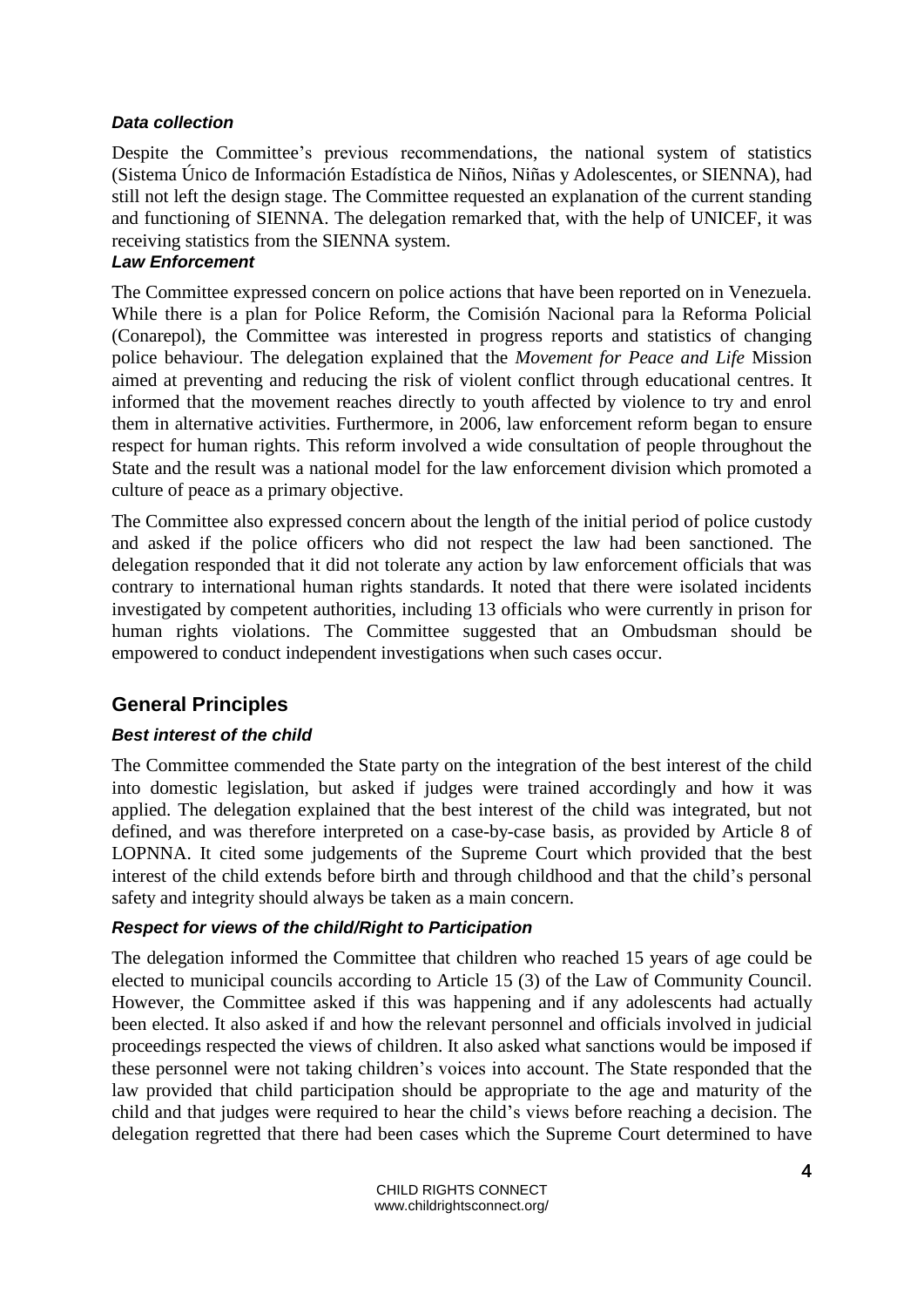inappropriately used child participation. As a result, these decisions were invalidated. It stated that starting in January 2014, statistics were kept to assess the performance of each court. This would allow the State to track child participation in court. The delegation also informed that the Supreme Court had adopted *Guidelines for ensuring the right to the opinion of children and adolescents in judicial proceedings* which dealt with the organisation of hearings, addressing children, and recording of information. According to the guidelines, alternative methods could also be used by judges to obtain a child's opinion, such as drawings or games. There were 38 courts with a total of 172 judges throughout the country which provided special services for children, along with multidisciplinary teams that were present in each court. The delegation informed that in 2014, 15 judges would attend a training course in coordination with the United Nations Fund.

# **Civil Rights and Freedoms**

#### *Right to Identity and Birth registrations*

The Committee expressed concern for the lack of data available in regards to birth registration and asked for more information. The delegation responded that 99% of children born in hospital were registered at birth. The government was cooperating with the organisations *Mision Identidad* and *Yo Soy*, through modules located throughout the country, to provide birth certificates and identity documents to all citizens, without discrimination and with special assistance provided to persons with disabilities, children, native populations, and voters. The delegation reported that over 1 million 62 thousand children in Venezuela received their identity documentation.

#### *Corporal punishment*

The Committee congratulated the State party on the abolition of corporal punishment through legislation, and asked the delegation to provide more information on how the legislation was working in reality. The delegation did not respond.

#### *Child Abuse*

The Committee asked if there were helplines available to children. The delegation informed that various institutions responsible for children's rights had free phone lines available 24 hours a day which had the capacity to receive direct and immediate calls. The Children's Institute was also creating a new helpline.

#### *Right to Privacy*

The Committee highlighted that the CRC requires States to guarantee privacy of children and asked the delegation what measures had been taken to protect children in criminal and family affairs. The delegation did not respond.

#### *Sexual violence and abuse*

The Committee asked for more information on sexual violence against adolescents and if there were mechanisms in place to yield confidential information on sexual violence. The Committee noted the Action Plan on Sexual Abuse and Implementation, but requested information as to its effectiveness. The delegation acknowledged that there had been a limited number of cases of sexual abuse and violence, but that these cases were dealt with by the 335 municipal entities, which ensured immediate and grassroots protection. This action was supported by 1,250 child protection offices throughout the country that could directly receive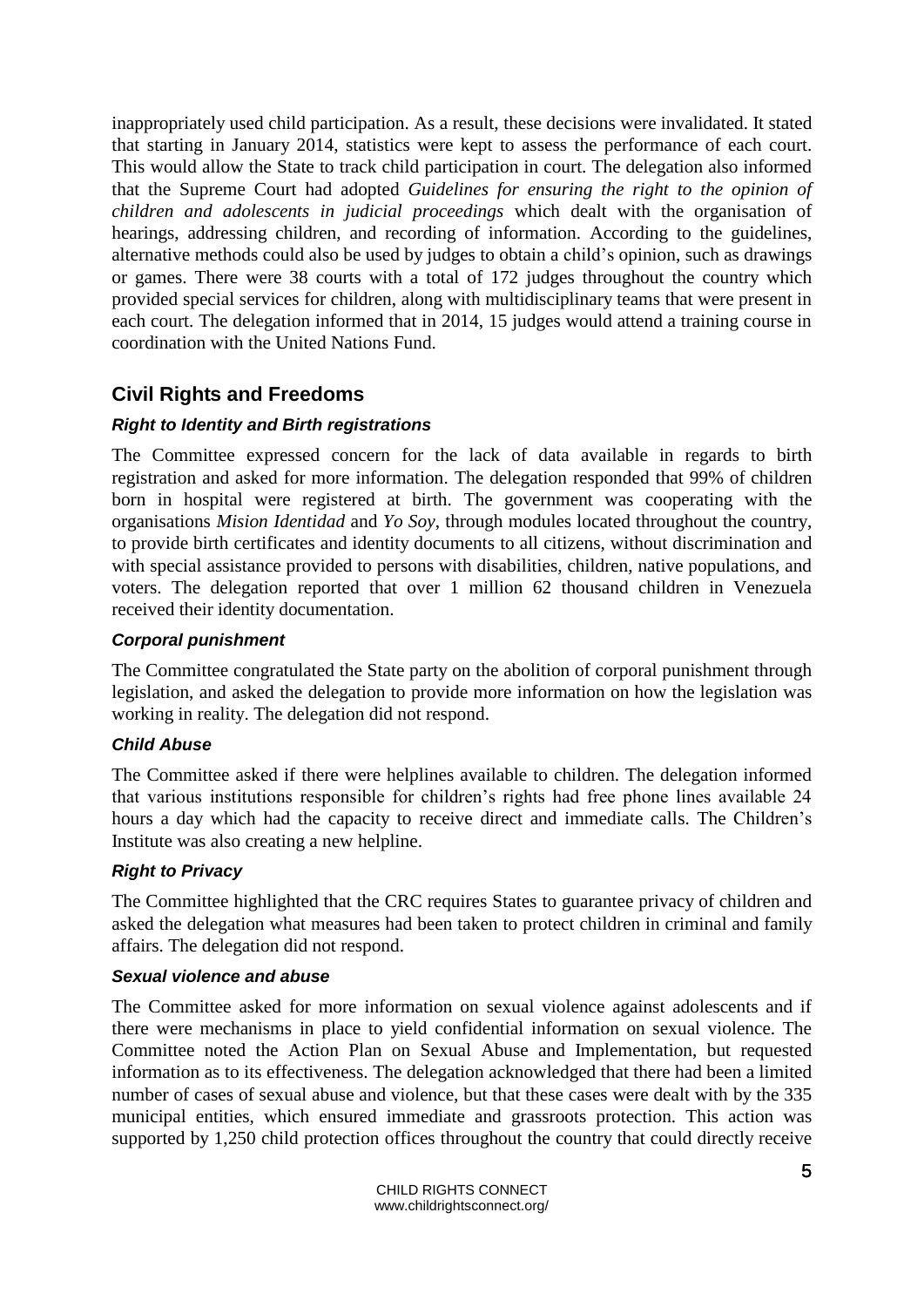reports and complaints.

Additionally, the Committee asked about training procedures for professionals dealing with youth who have been sexually abused. Finally, the Committee asked whether the State had undergone awareness raising campaigns to prevent sexual exploitation. The delegation did not respond on these topics.

## *Freedom of thought, conscience, and religion*

The Committee inquired if children participated in television programmes and expressed its concern on reports that national media institutions were not allowing child participation for fear of state appraisal. The delegation asserted that both television and radio promoted the image of children as rights holders. Some programmes were produced by children themselves. The delegation explained that the Constitution guaranteed freedom of expression, and Article 14 in particular referenced social responsibility in radio, television and electronic media. This required stations to disseminate a minimum of three hours per day of social, cultural or educational programmes. No station had been punished for the inclusion of youth in their programmes, however private communication companies had been penalised for disseminating information which was not age appropriate for children. The Committee also inquired what languages were available in media and if indigenous languages were represented.

## *Age of Marriage*

The Committee asked for an update on the Supreme Court application to invalidate Article 46 of the civil code regarding legal marriage age (which was currently set at 14 for girls and 16 for boys), which was submitted by the Ombudsman in 2010. The delegation explained that the case was nearing a decision. The delegation stated that it was a jurisdictional matter and that it could not give an opinion on the subject.

# **Family Environment and Alternative Care**

#### *Institutions and family based care*

The delegation cited its National Programme for Family Inclusion that prioritised children being reunited with their families and led to a reduction in institutionalisation. It explained that there were 226 institutions which housed children in families. These institutions were checked quarterly by the *Instituto Autonimo Consejo Nacional de derechos de Niños, Niñas, y adoloscentes* (Idena). The delegation said that institutionalisation was a measure of last resort and that priority of placement was with immediate or extended family members, with foster families or given for adoption. It focused on Idena's guarantee of programmes to assess the family environment in order to determine if family reunification is a possibility as well as the provision of mental health services.

The Committee commended the State party for incorporating the right of children not to be separated from their family except as an exceptional measure under LOPNNA. It asked on the particular functioning of this right, including the criteria for removal, duration children can be without parents, and the process of reunification. The Committee further asked if Idena was the body who cared for all of the children in this situation. The delegation declared that all children and adolescents were entitled to live in a family environment and not to be arbitrarily separated. Separation from the family was an exceptional measure of last resort that could not happen for reasons of poverty or social exclusion.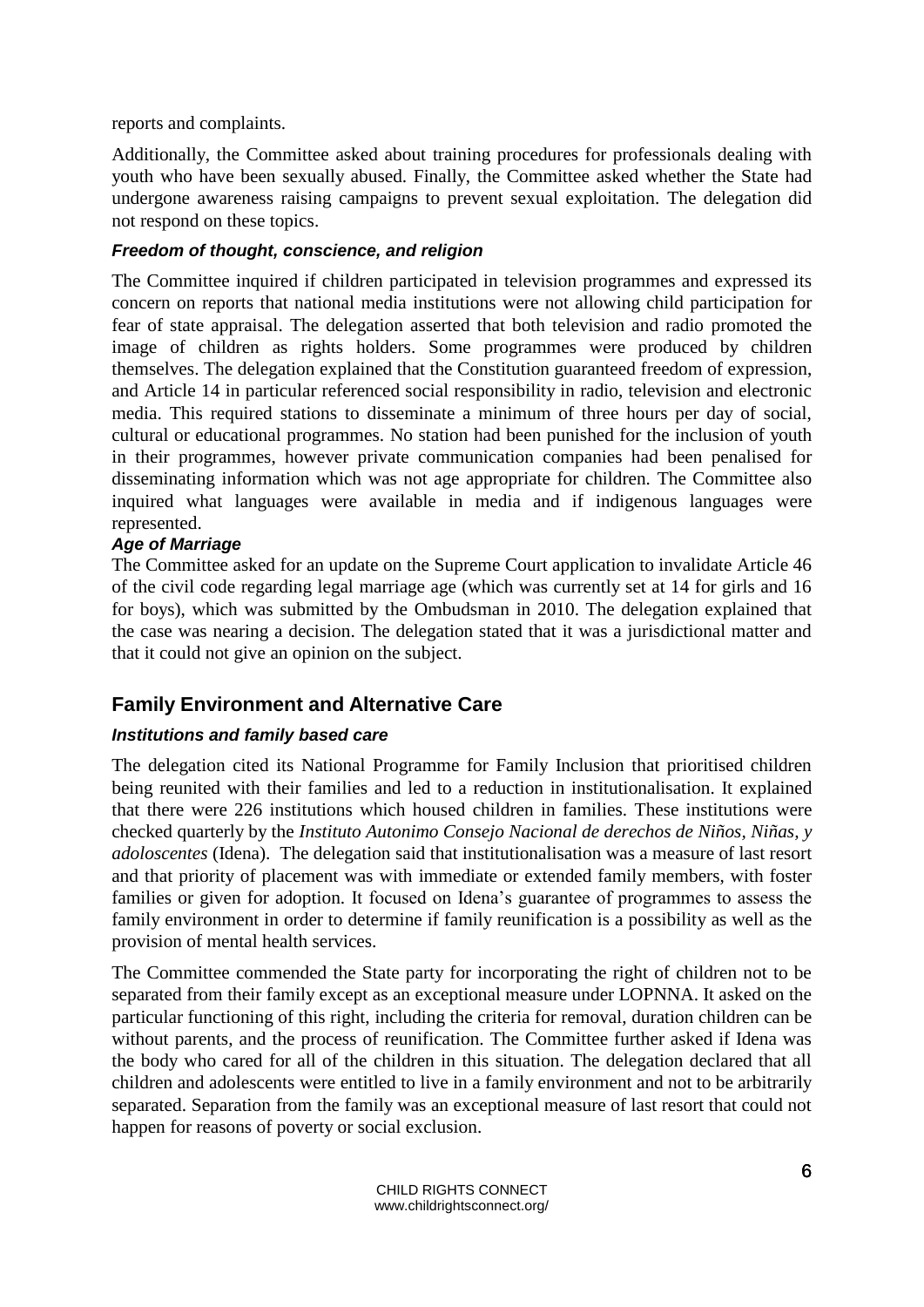## *Adoption*

The Committee congratulated the State on having adopted the Hague Convention on Inter-Country Adoption but expressed its concern over delays in the adoption process as well as transparency for in-country adoption. The Committee asked for more detailed information on how adoption worked and who was supervising the process. The delegation explained that the adoption office within Idena is responsible of all administrative procedures related to adoption, while a national court evaluated the effectiveness of each individual placement after a trial period. The delegation reported that the number of adoptions had reduced significantly due to successful reunification with original family members, which improved from 317 cases in 2010 to 654 cases in the first half of 2014.

## *Children whose parents are deprived of liberty*

The Committee requested information on how many children were deprived of their parents due to imprisonment. It also inquired what was the situation of children in these instances, if children were entitled to visit their parents, and what measures were taken to ensure prison visits occur in a safe and adequate manner (e.g. children could not be searched). The delegation informed that children who wished to maintain contact with their detained parents must receive prior authorisation; visits must be appropriately organised and must take place in areas separate from general prison populations. Women detainees were able to receive their children every 15 days. The State said that there were 44 children who lived in prison with their mothers, and emphasised the fact that mothers with children were kept in separate areas. It informed that children may live with their detained mothers until up to 3 years of age, and received all services consistent with penitentiary regime and relevant organic law.

# **Basic Health and Welfare**

# *HIV and AIDS*

The Committee asked for information as to whether the national strategy of 2012 was being correctly implemented to prevent HIV/AIDS through the allocation of human, technical and other resources. It requested disaggregated data on the situation of HIV/AIDS in the country regarding infected children and mother-child transmission. The State informed that 4,926 HIV/AIDS patients were receiving free treatment and the *Barrio Adentro* mission had created over 3020 centres. The Committee inquired if all HIV/AIDS positive mothers received appropriate treatment. The delegation did not respond.

#### *Children with disabilities*

The delegation informed that it had approximately 1,508,000 children with disabilities and that these children were cared for by a network of 95 units which focused on diagnostics, 14 of which were for children with cardiovascular impairments, and 9 of which focused on autism. The delegation highlighted the State's distribution of over 3,500 hearing aids free of charge.

#### *Health services*

The Committee pointed out the absence of information on public mental health policies regarding children and adolescents. It also noted a lack of inoculation services in the State. The delegation explained that expenditures for vaccinations had raised to 70 million dollars. The Committee requested information on the integration of the *Barrio Adentro* mission.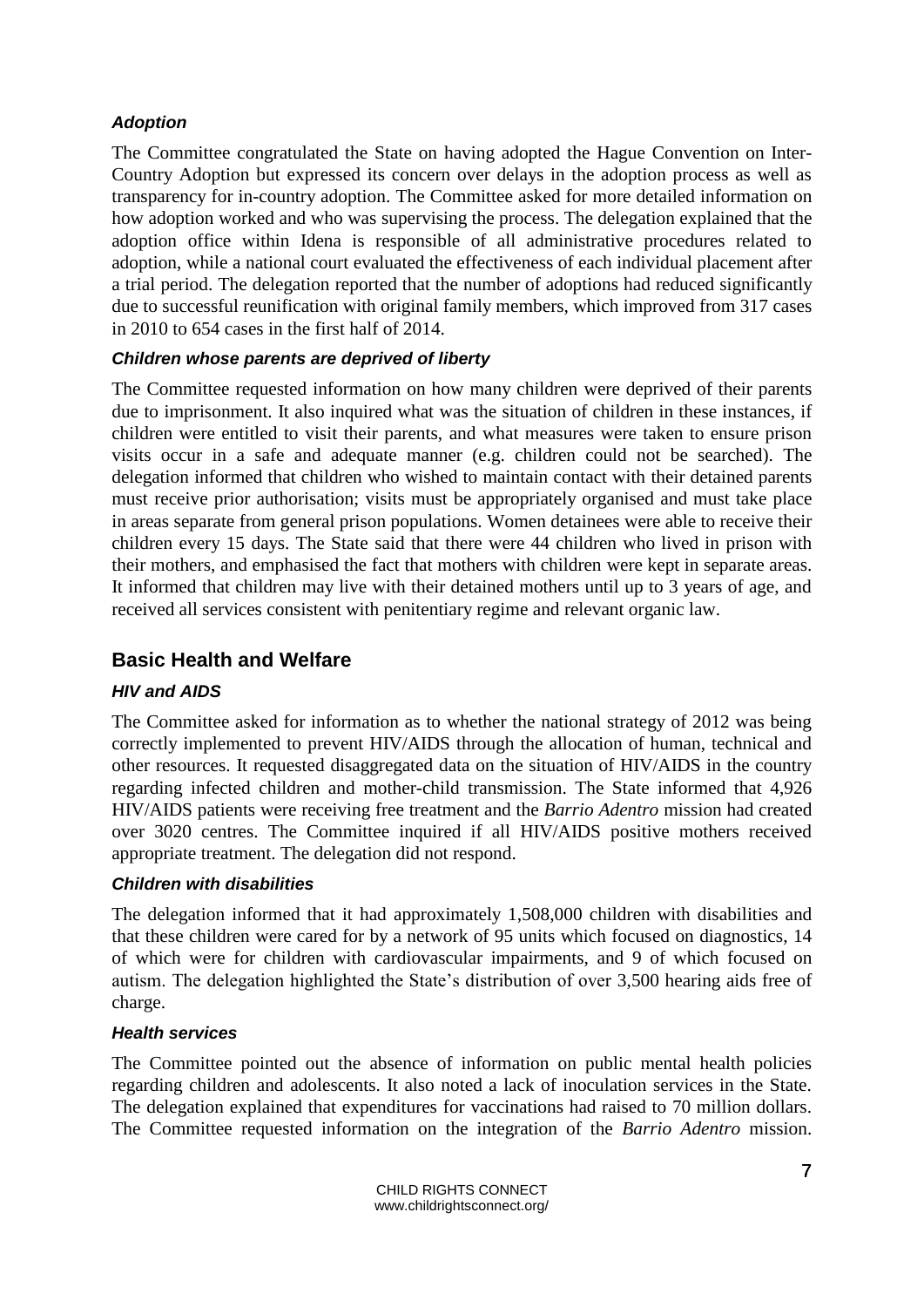Specifically, it asked for information on medical equipment, staff, and child friendly services. The delegation outlined that training of medical professionals had taken place in coordination with UNICEF with the goal to standardise medical care. The delegation informed that in 2013, 325 professionals were certified in training on important issues.

#### *Breast Feeding*

The delegation informed about its Maternal Breastfeeding Programme which fostered a series of actions to improve nutrition in mothers and children. 8 special centres for preserving breast milk had been created.

## *Child mortality*

The Committee stated that quality drinking water was not available in some areas of the country, which was causing infection and diarrhea. It also noted the high level of air pollution. The delegation recognised that diarrhea was an issue in certain areas but that there had been a decrease of cases. Access to drinking water had improved from 80% in 1990 to 92% in 2014. The delegation acknowledged that seasonal rain caused peaks of dengue, but the Ministry of Health had made efforts to provide information for this on its website.

## *Sexual and Reproductive Health and Teenage Pregnancy*

The Committee was concerned about the high rate of adolescent pregnancy and noted a lack of disaggregated data. It asked for specific information on the results of the national plan on sexual and reproductive health. The delegation responded that the Ministry of Health instituted a Sexual and Reproductive Health Unit which aimed to raise awareness among adolescents, without any discrimination. 10 million condoms (both male and female) had been distributed thanks to international cooperation and implantation of intra-uterine devices had been encouraged among adolescent girls. The joint UNICEF and UN Population Fund Guide on Reproductive Health had been taught to over 16,000 doctors in various communities with 6,300 of those specifically trained in the last year. The Committee asked why there were 70 centres in 2005 to help teenage mothers and in 2014 there were only 23. It also asked what steps had been taken to educate children and adolescents on these issues. The delegation responded that there was educational programmes which included information on emergency contraception and surgical sterilisation as well as a web portal on the Ministry of Health's webpage which posted weekly reports and statistics. It said that services for pregnant adolescents had not been closed and added that there were 242 hospitals providing this kind of services.

# **Education, Leisure and Cultural Activities**

# *Education*

The Committee requested that the State provide information as to what body defines what appropriate information was for children. The delegation clarified that the overall education framework and texts were first produced by the Ministry of Education. Additionally, the Committee asked how teachers were trained to deal with Internet/technology issues. It requested the State provide information on the standard of teaching and training level of teachers, as well as any plans in place to ensure effectiveness. The delegation responded that the Ministry had set up common criteria for the training of teachers where functional and cultural diversity was a priority.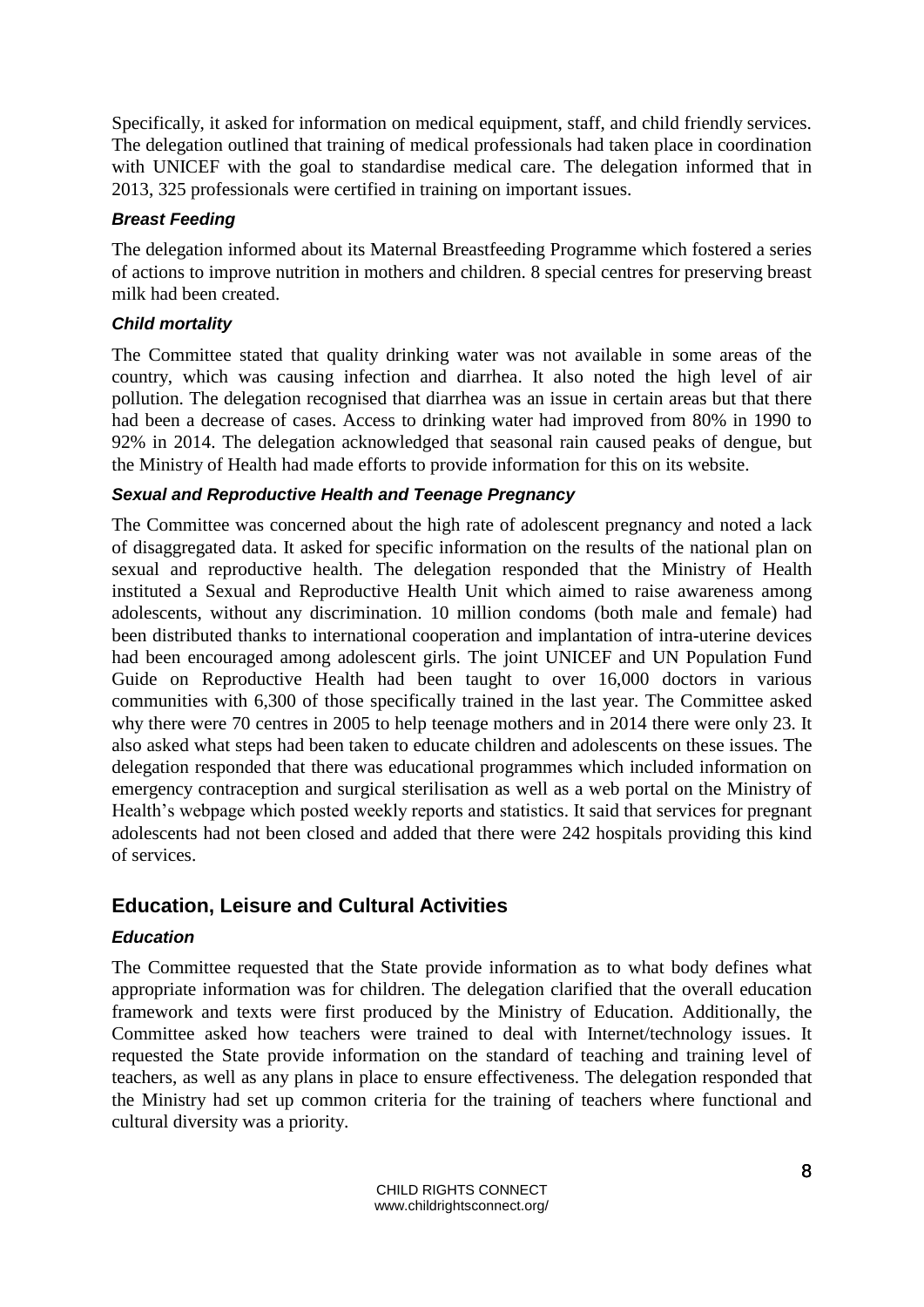#### *Education for children with disabilities*

The Committee acknowledged the State's good policies for children with disabilities and commended the State on having ratified the Convention on the Rights of Persons with Disabilities along with both of its Optional Protocols. However, it noted the lack of disaggregated data and reminded the delegation that in its 2007 recommendations it had requested information on the coordination with special education and training for teachers.

#### *Language acquisition*

The Committee asked the State to provide information on the status of taught minority language programmes in schools. The delegation explained that there was 1,400 intercultural bilingual schools, and that 80% of teachers spoke local indigenous languages. Additionally, it said that bilingual materials with indigenous languages had been available since 1999.

#### *School attendance*

The Committee expressed concern for the fact that 20% of children were excluded from access to education. The delegation reaffirmed its dedication to education and stated that the attendance in school had risen from 46% in 1998 to 77% in 2013. It outlined its goals to reach 100% attendance by 2019. The Committee also asked if there were plans in place to combat the high drop-out rates of teenage mothers.

#### *Leisure*

The Committee commended the State on their orchestra and choir programmes, but worried about options available to non-musical students. It stated that there were few spaces in communities for activities and games and asked for State plans to adapt existing structures. The delegation responded that it had established a National Recreation Plan which aimed to increase the opportunities for children in recreation to reach 4.5 million children. The orchestra and choir were just some of the options for cultural participation and there were theatre, drama, and sport activities available. It informed that activities were also fostered by community and private centres.

# **Special Protection Measures**

#### *Refugees and asylum seekers*

The Committee was concerned about the little information on the situation of refugees and asylum seeker children. It noted the Memorandum of Understanding between the government and UNICEF, but highlighted the delays in the issuance of documentation. It asked if there was a timeline for the decision making process. The delegation responded that over 1,500 children had been granted the status of refugee.

#### *Child labour*

The Committee noted the significant reduction in the percentage of child workers, but remarked that figures were still high. It requested information on existing control mechanisms of child labour. The delegation replied that there were stringent regulations on registering and authorising child labour and that municipal authorities were required to take into account, *inter alia*, the opinion of the child, the child's best interests, the right to education, and the right to health. Lawful labour was supervised by the Ministry of Labour.

#### *Juvenile justice*